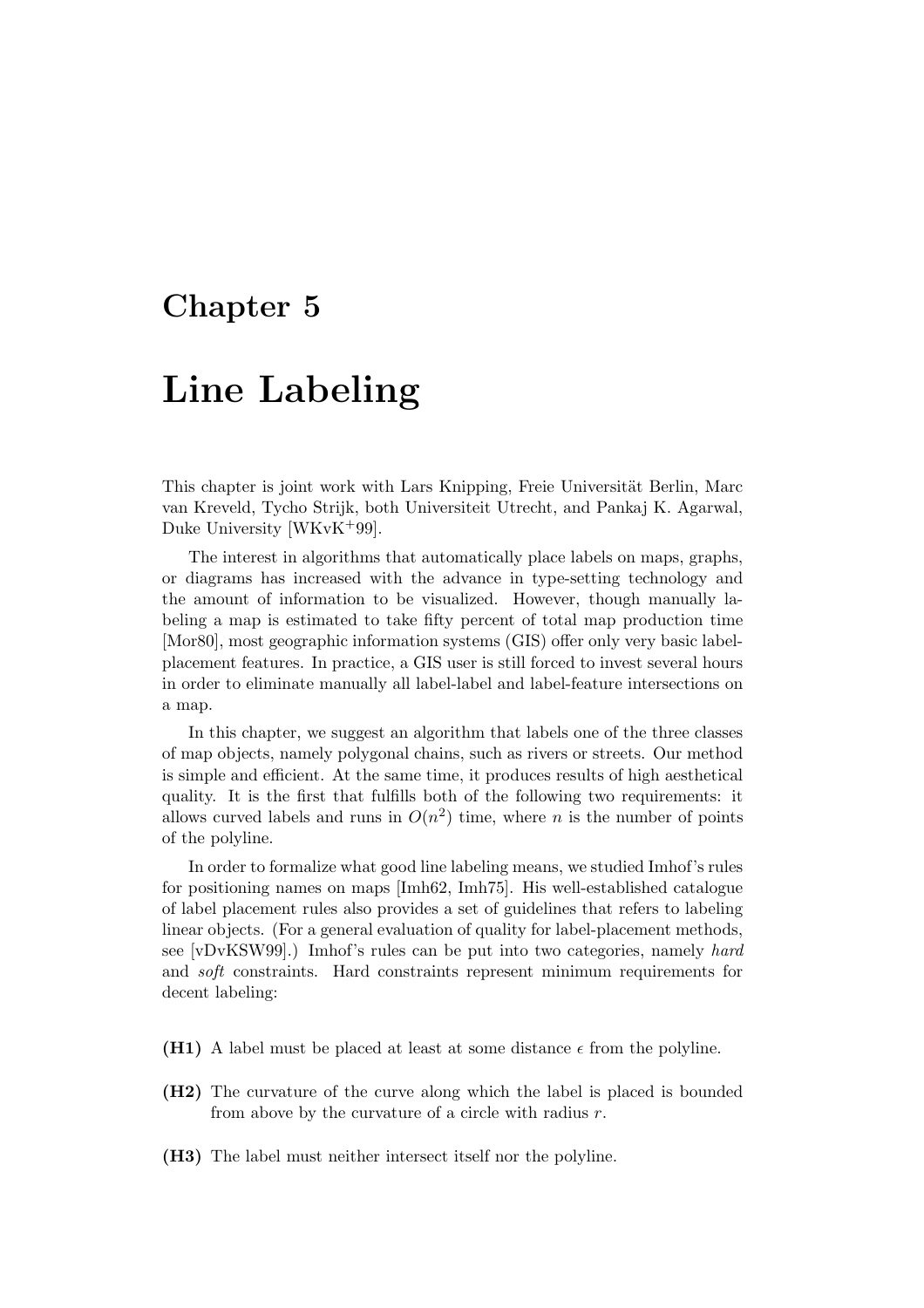Soft constraints on the other hand help to express preferences between acceptable label positions. They formalize aesthetic criteria and help to improve the visual association between line and label. A label should

- (S1) be close to the polyline,
- (S2) have few inflection points,
- (S3) be placed as straight as possible, and
- (S4) be placed as horizontally as possible.

We propose an algorithm that produces a candidate strip along the input polyline. This strip has the same height as the given label, consists of rectangular and annular segments, and fulfills the hard constraints. In order to optimize soft constraints, we use one or a combination of several evaluation functions.

The candidate strip can be regarded as a simplification of the input polyline. The algorithm for computing the strip is similar to the Douglas-Peucker linesimplification algorithm [DP73] in that it refines the initial solution recursively. However, in contrast to a simplified line, the strip is never allowed to intersect the given polyline. The strip-generating algorithm has a runtime of  $O(n^2)$ , where  $n$  is the number of points on the polyline. The algorithm requires linear storage.

Given a strip and the length of a label, we propose three evaluation functions for selecting good label candidates within the strip. These functions optimize the first three soft constraints. Their implementation is described in detail in [Kni98]. We can compute in linear time a placement of the label within the strip so that the curvature or the number of inflections of the label is minimized. Since it is desirable to keep the label as close to the polyline as possible (while keeping a minimum distance) we also investigated the directed label-polyline Hausdorff distance. This distance is given by the distance of two points; a) the point  $p$  on the label that is furthest away from the polyline and b) the point  $p'$  on the polyline that is closest to p. Under certain conditions we can find a label position that minimizes this distance in  $O(n \log n)$  time [Kni98]. Here we give a simple algorithm that finds a near-optimal label placement according to this criterion in  $O(nk + k \log k)$  time, where k is the ratio of the length of the strip and the maximum allowed discrepancy to the exact minimum Hausdorff distance.

If a whole map is to be labeled, we can also generate a set of near-optimal label candidates for each polyline, and use them as input to general map-labeling algorithms as [ECMS97, KT98, WW98]. Some of these algorithms accept a priority for each candidate; in our case we could use the result of the evaluation function.

In his list of guidelines for good line labeling, Imhof also recommends to label a polyline at regular intervals, especially between junctions with other polylines of the same width and color. River names e.g. tend to change below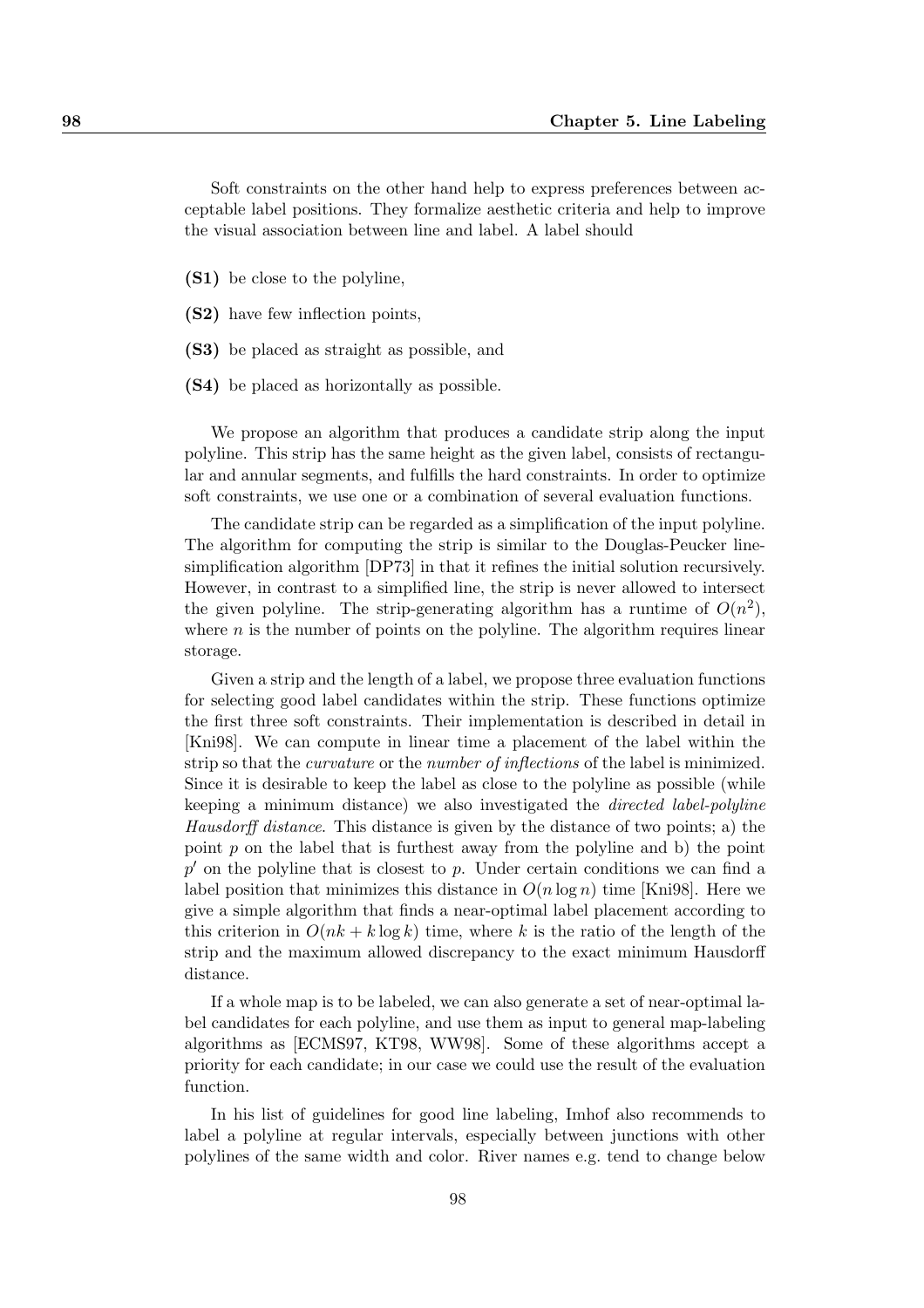the mouths of large tributaries. This problem can be handled by extending our algorithms as follows. We compute our strip and generate a set of the, say ten best label candidates for each river segment that is limited by tributaries of equal type. Then we can view each river segment as a separate feature, and again use a general map-labeling algorithm to label as many segments as possible. Prioritizing each label candidate with its distance to the closer end of the river segment would give candidates in the middle of a segment a higher priority and thus tend to increase label-label distances along the polyline.

This chapter is structured as follows. In the next section we briefly review previous work on line labeling. In Section 5.2 we explain how to compute a buffer around the input polyline that protects the strip from getting too close to the polyline and from sharp bends at convex vertices. In Section 5.3 we give the algorithm that computes the strip and in Section 5.4 we show how this strip can be used to find good label candidates for the polyline. Finally, in Section 6.3 we describe our experiments. Our implementation of the strip generator for x-monotonous polylines and the three evaluation functions can be  $t$ ested on-line<sup>1</sup>.

### 5.1 Previous Work

In the label-placement literature the problem of automated line labeling has been treated before. In [Coo88, DF92, BL95, AH95, ECMS97, Kra97] only rectangular labels are allowed; curved labels are not considered. In [Fre88] a set of label-placement rules similar to those of Imhof [Imh75] is listed, followed by a rough description of an algorithm. An analysis of Figure 8 in [Fre88] shows that river names are broken into shorter pieces that are then placed parallel to segments of the river. Each piece ends before it would run into the river or end too far from the current river segment.

In [Bar97] curved labels are taken into account. First, the input polyline is split into sections depending on its length and junctions (forks) with other polylines. For details of this step, see [BL95]. Then the polyline is treated with an adaptation of an operator from morphological mathematics, closure, that is a mixture of an erosion and a dilation. This operator yields a baseline for label candidates where the polyline does not bend too abruptly. It is not clear how this is done algorithmically; no asymptotic runtime bounds are given. Finally, simulated annealing is used in order to find a good global label placement, i.e. a placement that maximizes the number of features that receive a label and at the same time takes into account the cartographic quality of each label position.

In [PZC98, SvK99] a more theoretical problem is analyzed; an instance of axis-parallel line segments is labeled with rectangular labels of common height. While the length of each label equals that of the corresponding line segment, the label height is to be maximized.

While the restriction to rectangular labels is acceptable for technical maps

 $1$ http://www.math-inf.uni-greifswald.de/map-labeling/lines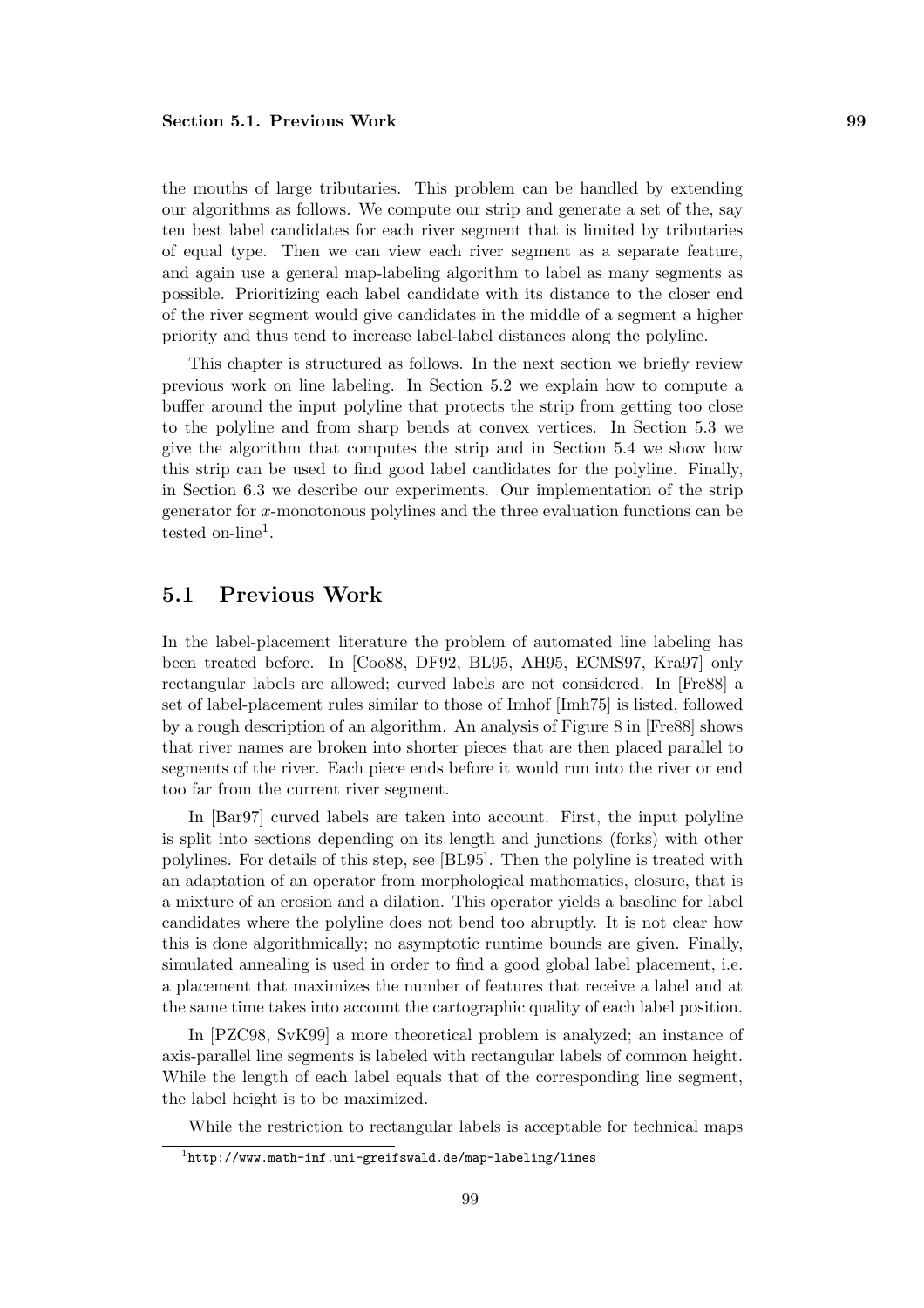or road maps (where roads must be labeled with road numbers), we feel that curved labels are a necessity for high-quality line labeling. The method we suggest is the first that fulfills both of the following two requirements: it allows curved labels and its runtime is in  $O(n^2)$ . The runtime thus only depends on the number of points of the polyline, and not on other parameters such as the resolution of the output device. Note that the time bound holds even if the approximate Hausdorff distance is used to select good label candidates within the strip as long as we choose the parameter  $k$  linear in n.

### 5.2 A Buffer Around the Input Polyline

In order to reduce the search space for good label candidates, we generate a strip along the input polyline that is (a) likely to contain good label positions and (b) easy to compute. Generating our strip consists of two major tasks. First, we compute a buffer around the polyline that our strip must not intersect. Second, we generate an initial strip and refine it recursively. Each refinement step brings the strip closer to the polyline, but also introduces additional inflections.

The input to our algorithm consists of a polyline  $P = (p_1, \ldots, p_n)$  with points  $p_i = (x_i, y_i)$ , a minimum label-polyline distance  $\varepsilon$ , a maximum curvature  $1/r$ , and a label height h. It makes sense to choose  $r \gg \varepsilon$  but the algorithm does not depend on this. We assume that P is x-monotonous, i.e.  $x_1 < \ldots < x_n$ . Non-monotonous polylines can be split up into monotonous pieces of maximum length in linear time by a simple greedy algorithm. That algorithm goes sequentially through the edges of the polyline. Whenever adding the current edge to the current piece would make that piece non-monotonous, a new piece is started with the current edge.

For ease of presentation we direct P from  $p_1$  to  $p_n$  and only label the upper (i.e. left) side of the polyline. We use r-disk  $(r-\text{arc})$  as shorthand for a disk (arc) of radius r. We say that  $p_i$  is at a right turn of P if  $p_{i+1}$  lies to the right of the directed line through  $p_{i-1}$  and  $p_i$ , see  $p_3$  or  $p_4$  in Figure 5.1.

We define the  $\varepsilon$ -r-buffer  $B(P)$  in two steps. First let the  $\varepsilon$ -buffer be the union of all  $\varepsilon$ -disks whose center lies on P, see the light-shaded area in Figure 5.1. Second we add certain pieces of r-disks  $D_i$  placed at right turns  $p_i$  of P. Their task is to bound the curvature of our strip. The center  $m_i$  of  $D_i$ is placed on the angular bisector  $b_i$  of the adjacent edges of P such that  $D_i$ touches and contains the  $\varepsilon$ -disk centered at  $p_i$ , see Figure 5.2. Let  $D_i$  be the part of  $D_i$  that is left of the  $\varepsilon$ -buffer and touches the  $\varepsilon$ -disk, see the dark-shaded areas in Figure 5.1. Then  $B(P)$  is the union of the  $\varepsilon$ -buffer and the  $D_i$  for each right turn  $p_i$ .

To simplify the calculation of the strip, we also place r-disks  $D_1$  and  $D_n$ at the endpoints  $p_1$  and  $p_n$  of P, respectively. Let  $b_n$  be the normal to the edge  $p_{n-1}p_n$  in  $p_n$ . Then the center of  $D_n$  lies on  $b_n$  such that  $D_n$  touches and contains the  $\varepsilon$ -disk centered at  $p_n$ , see  $D_n$  in Figure 5.2. The placement of  $D_1$ is analogous.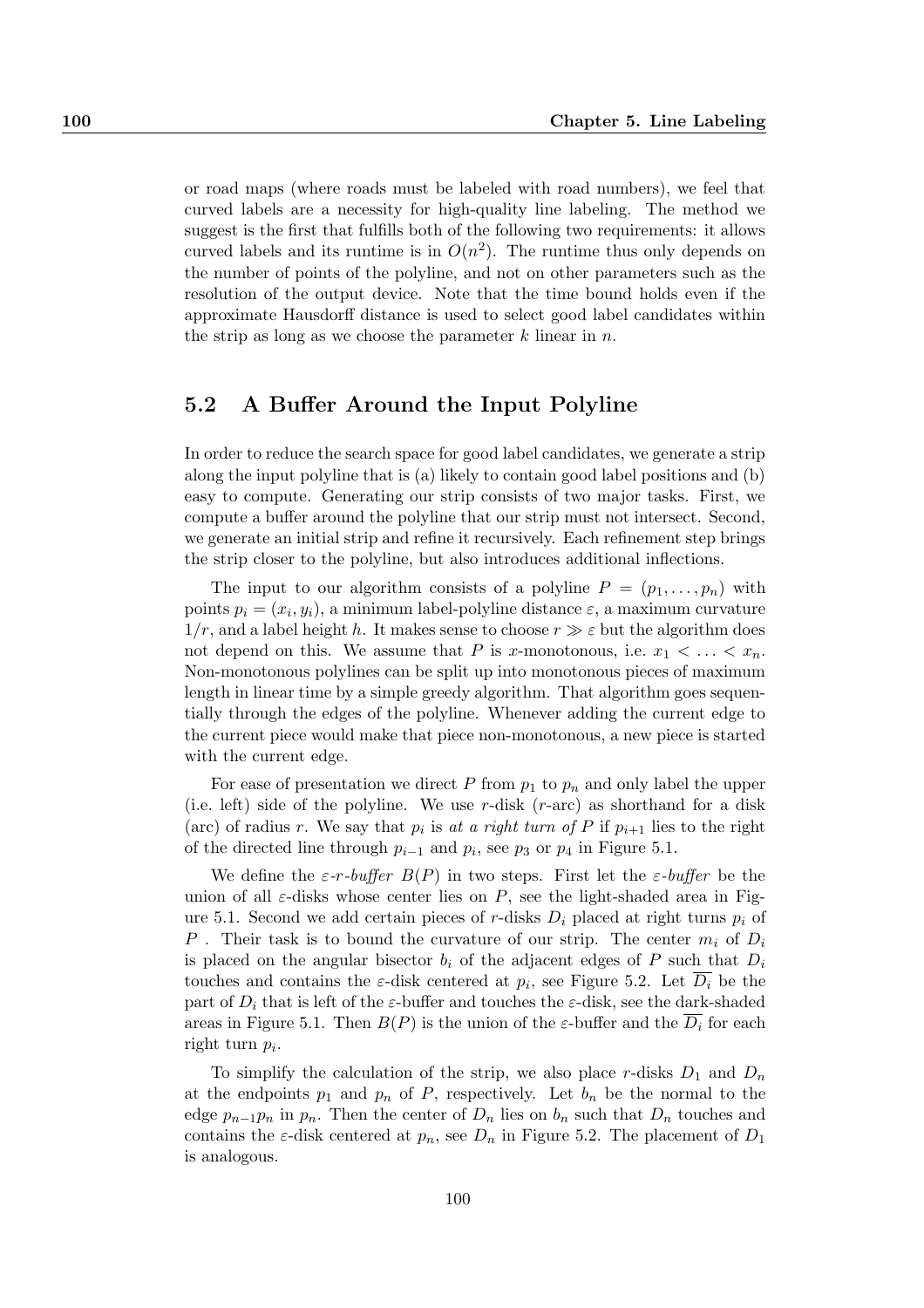

Figure 5.1: The boundary of the  $\varepsilon$ -r-buffer  $B(P)$  (bold dashed line) of the input polyline P (bold solid line).

In order to compute the boundary of the  $\varepsilon$ -r-buffer we first compute that of the  $\varepsilon$ -buffer. This is simple since the x-monotonicity of P guarantees that the  $\varepsilon$ -buffer does not have any holes.

For computing the candidate strip it is important that we have access to the elements of the outer face of the  $\varepsilon$ -r-buffer in the order in which they occur. We compute the  $\varepsilon$ -r-buffer in two phases.

In the first phase, for each right turn  $p_i$  we follow the boundary of the  $\varepsilon$ buffer from  $t_i$  to the right until we intersect the boundary of  $D_i$  for the first time. This intersection point is denoted by  $r_i$ , see Figure 5.2. The arc from  $t_i$  to  $r_i$ , oriented clockwise, is the *right arc*  $R_i$ , one of the two parts of the boundary of  $D_i$  we are interested in. The *left arcs*  $L_i$  that go counterclockwise from  $t_i$  to  $l_i$  can be computed analogously. A special case arises if  $t_i$  lies in the interior of the  $\varepsilon$ -buffer. Then  $R_i$  or  $L_i$  is empty, and we have to follow P from  $p_i$  in both directions until we arrive at a point or edge that corresponds to an arc or line segment on the upper part of the  $\varepsilon$ -buffer. From there, we can continue as usual.



Figure 5.2: Placing r-disks  $D_i$  at right turns  $p_i$  of the input polyline P.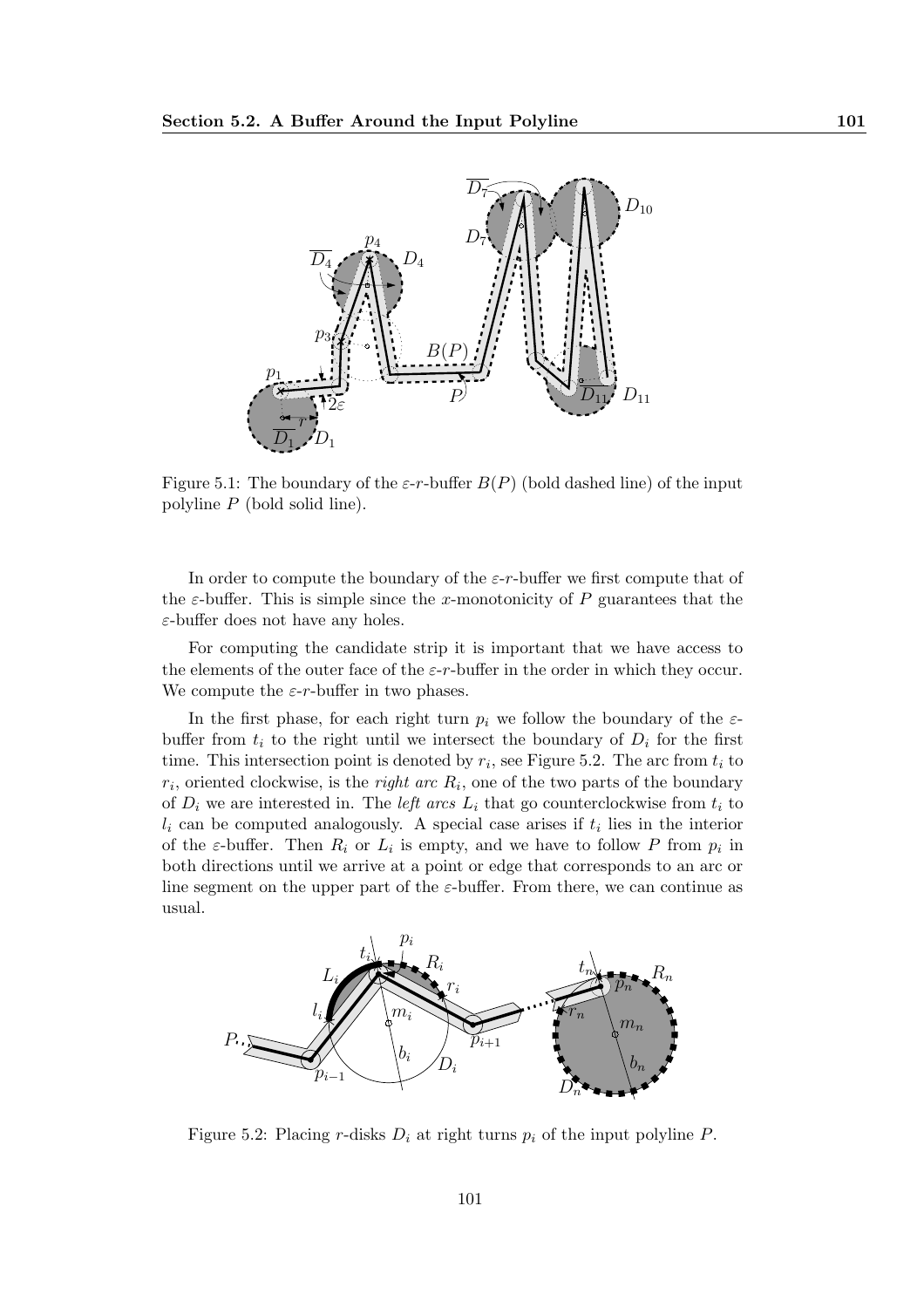Clearly, this procedure has a worst-case runtime of  $O(n^2)$ . The worst case occurs if there are a linear number of right turns  $p_i$  where we have to walk over a linear number of segments of the  $\varepsilon$ -buffer until we hit  $l_i$  or  $r_i$ , i.e. if  $r$ is large compared to the length of the edges of P. However, in practice one can expect to walk only over a constant number of segments of the  $\varepsilon$ -buffer; then the running time is  $\Theta(n)$ , see Section 6.3. The worst-case running time can be improved using more sophisticated data structures, but we omit this improvement here as it makes the algorithm more complicated.

In the second phase, we incrementally extend the  $\varepsilon$ -buffer to the  $\varepsilon$ -r-buffer using the left and right arcs we just computed. We maintain  $\mathcal{B}_{\text{curr}}$ , the outer face of the union of the  $\varepsilon$ -buffer and the areas  $\overline{D_i}$  we have processed so far. Initially let  $\mathcal{B}_{\text{curr}}$  be the boundary of the  $\varepsilon$ -buffer and let the interior of  $\mathcal{B}_{\text{curr}}$ the interior of the  $\varepsilon$ -buffer. Let the r-arc  $A_i$  be the union of  $L_i$  and  $R_i$ . Note that  $A_i$  is the part of the boundary of  $D_i$  that is a potential part of the outer face of the  $\varepsilon$ -r-buffer. For each right turn  $p_i$  we check whether  $A_i$  lies completely in the interior of  $\mathcal{B}_{\text{curr}}$ . If this is not the case we extend  $\mathcal{B}_{\text{curr}}$  by using the appropriate parts of  $A_i$ .

The boundary of the  $\varepsilon$ -buffer consists of a linear number of line and arc segments to which we add  $O(n)$  arcs of type  $A_i$ . One can prove that each of these arcs can contribute at most three pieces to the outer face of  $B(P)$ . Our implementation does not depend on this result, but it shows that the outer face of  $B(P)$  has linear complexity. Due to the incremental construction this is also an upper bound for the size of  $\mathcal{B}_{\text{curr}}$ .

Given these observations it is easy to devise an  $O(n^2)$ -algorithm that computes the boundary of the outer face of  $B(P)$ . We store  $\mathcal{B}_{\text{curr}}$  in a doubly connected list. Since the length of this list is linear we can afford to scan the whole list when we search for intersections with the current arc  $A_i$ . If we consider carefully whether we enter or leave the interior of the area delimited by  $\mathcal{B}_{\text{curr}}$ , we can update  $\mathcal{B}_{\text{curr}}$  in linear time for each right turn. We omit details here.

In our implementation of the second phase we use a similar trick as in the first phase to avoid a quadratic runtime in many cases. We exploit the fact that an arc  $A_i$  usually spans only a constant number of elements of  $B_{\text{curr}}$ .

### 5.3 A Candidate Strip

Once we have the outer face of the  $\varepsilon$ -r-buffer, we compute the baseline of the label candidate strip and refine it recursively. We refer to the line and arc segments that delimit the buffer on the upper side between  $l_1$  and  $r_n$  as baseline objects. We have access to these objects in the order in which they appear on the boundary of the buffer's outer face. We start with an arc A that touches the first and last object  $O_i$  and  $O_k$ , respectively. We bend A towards the buffer until it hits a third object  $O_i$ . There, we split A into two pieces, its children. We connect the children of A with a piece of  $O_i$  that initially has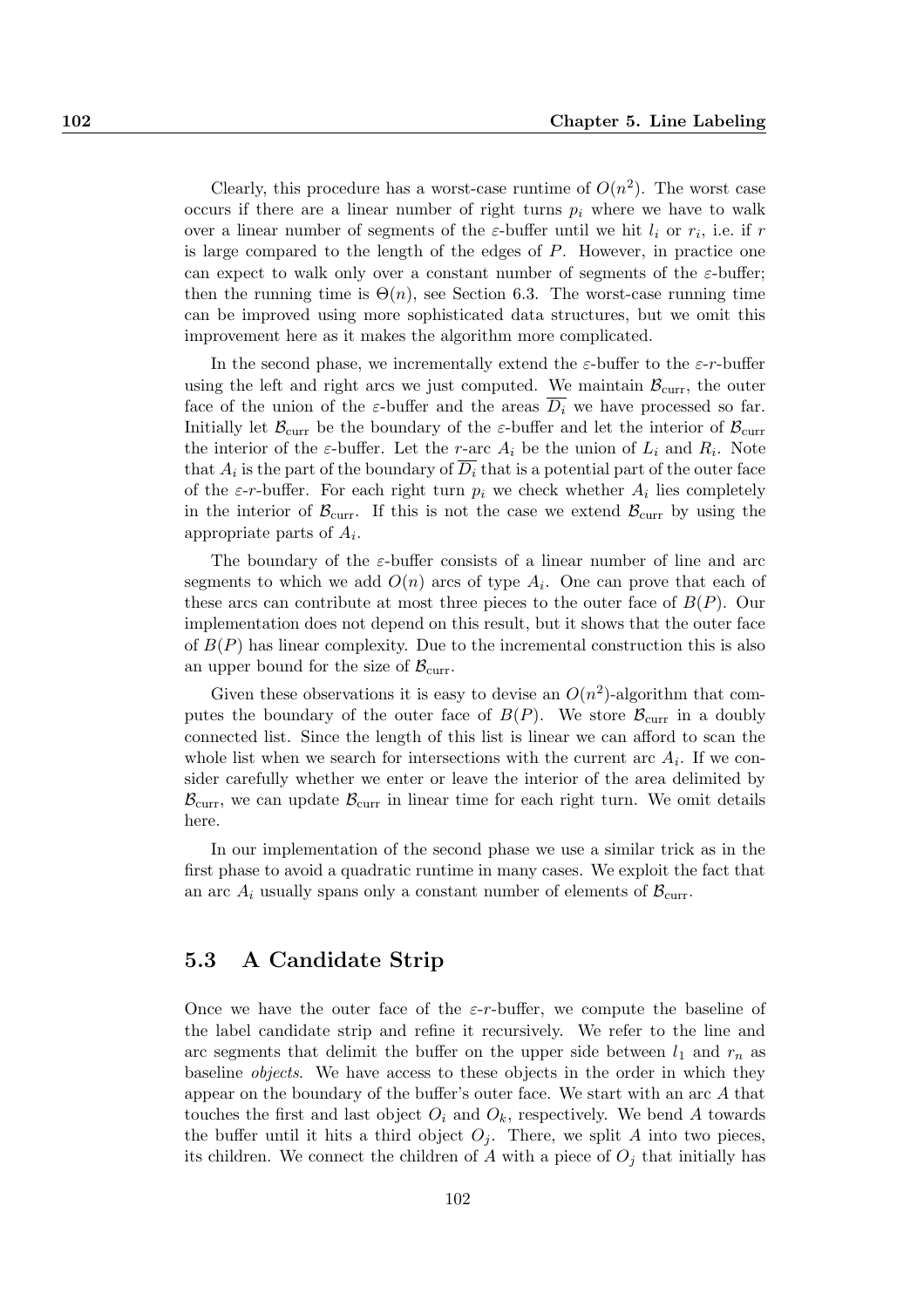length zero. Then we recursively bend the children further towards the buffer, see Figure 5.4. While we bend, the portion of  $O_i$  that connects the children of A is growing. Note that there are two phases: in the first, the radius of the arcs increases while it decreases in the second. The recursion ends where  $O_i$  and  $O_k$ are adjacent on the buffer (since there is no  $O_i$  then) and in the second phase where the curvature of an arc would exceed  $1/(r+h)$ , h the label height. For the pseudo-code of this algorithm, refer to Figure 5.3.

```
REFinE(B, i, k, state, G)if k = i + 1 then return
\vec{b}_{ik} := \text{oriented bisector of } O_i \text{ and } O_k: \mathbb{R} \to \mathbb{R}^2for j := i + 1 to k - 1 do
      A_j := \text{touching\_arc}(O_i, O_j, O_k, state)if A_i \neq \emptysetthen choose \beta_j such that \vec{b}_{ik}(\beta_j) = \text{center}(A_j)else \beta_i := \inftyend
end
if \min\{\beta_{i+1},\ldots,\beta_{k-1}\} = \infty then
      if state = 1then REFinE(B, i, k, 2, G)else return
      end
choose j such that \beta_i minimal
replace O_i—O_k in G by A_iREFinE(B, i, j, state, G)REFinE(B, j, k, state, G)
```
Figure 5.3: pseudo-code for the baseline refinement algorithm

For each level of the recursion, the sequence of arcs we obtain in this way forms a continuous curve  $L$ . If we direct  $L$  from left to right, it becomes obvious that the radius of all arcs that turn right (i.e. towards the buffer) is at least  $r$ and the radius of arcs that turn left is at least  $r + h$ . By using L as the baseline of our strip of height h we ensure that all arcs that form the upper boundary and the baseline of the strip have at least radius r. Thus the strip fulfills the curvature constraint H2. Since the baseline of the strip cannot intersect the  $\varepsilon$ -buffer it is clear that the strip also fulfills the distance constraint H1. The non-self-intersection constraint H3 can easily be kept by ending the recursion where the distance between  $O_i$  and  $O_k$  is less than  $2h$ .

If the number of inflections is to be kept small, the recursion can also be stopped whenever the directed distance of a strip segment to the polyline is below a given threshold. However this is difficult to check without the Voronoi diagram of the points and (open) edges of P.

It is possible to add two interesting refinement levels. In both, an arc of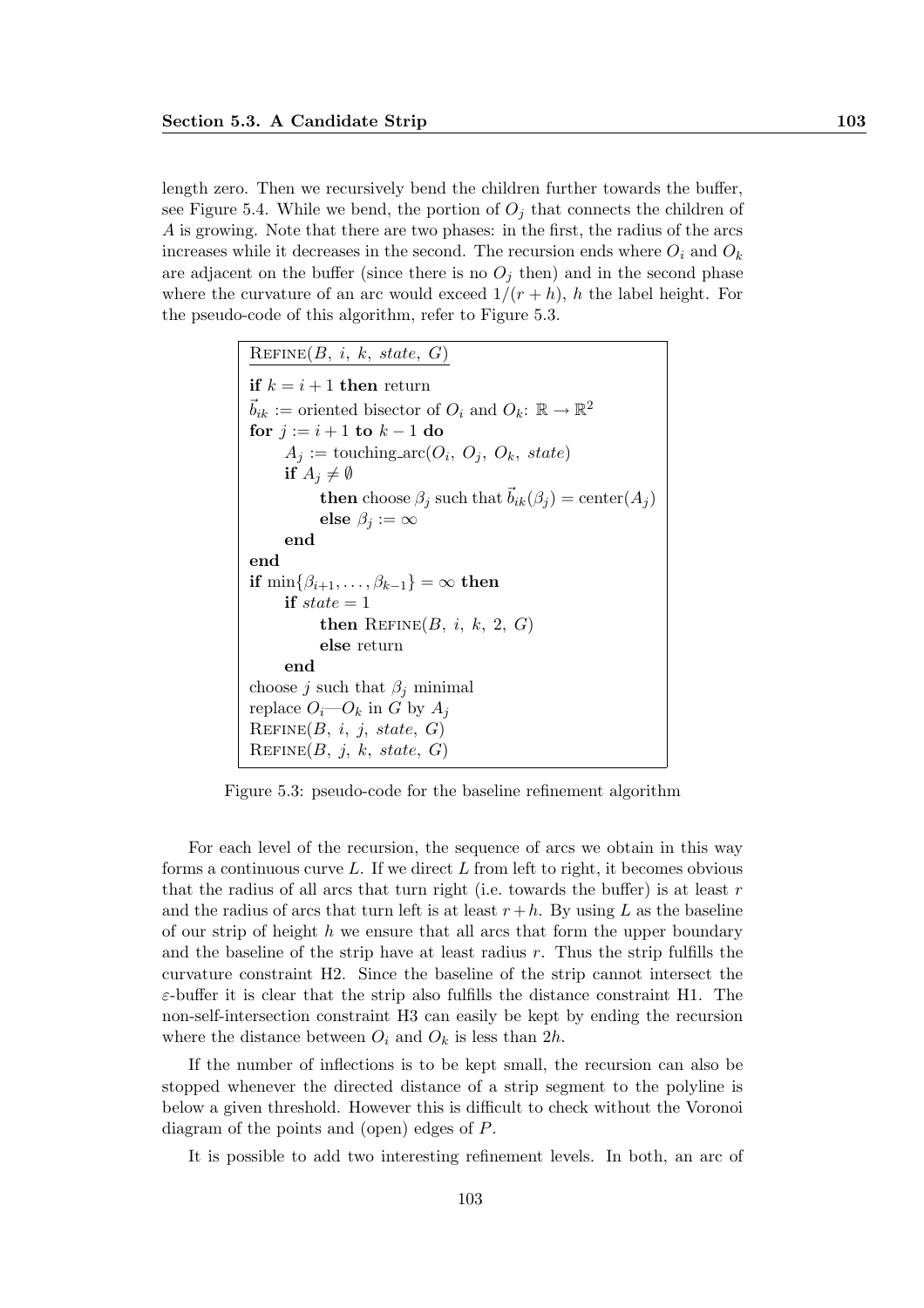

Figure 5.4: refining the candidate strip: first level (solid), second level (dashed), third level (densely dotted), and forth level (dotted)

the baseline does not necessarily touch three objects on the boundary of the buffer's outer face. For a strip with more rectangular segments one could add a refinement level between level 2 and 3 of the leftmost strip segment in Figure 5.4. Note that the radii of the annular strip segments there increase up to level 2 and then decrease again. Rectangular segments in an additional refinement level can thus be viewed as annular segments with infinite radius. On the other hand, to make the strip follow  $P$  as closely as possible, a final refinement level could be added where all annular strip segments are delimited by two arcs with radius r and  $r + h$ . The baseline of this strip is part of the curve on which a disk of radius  $r + h$  is rolled around the buffer if the disk must always touch the buffer but not intersect its interior.

In order to determine the third object on an arc, we test each object between the left- and rightmost object in constant time. Thus we need linear time for each level of the recursion. As with the Douglas-Peucker line-simplification algorithm, the number of recursion levels depends on the distribution of the input data and can vary from  $\Omega(\log n)$  to  $O(n)$ . Given the outer face of the  $\varepsilon$ -r-buffer the strip can hence be computed in  $O(n^2)$  time, while the average case can be expected to be in  $O(n \log n)$ .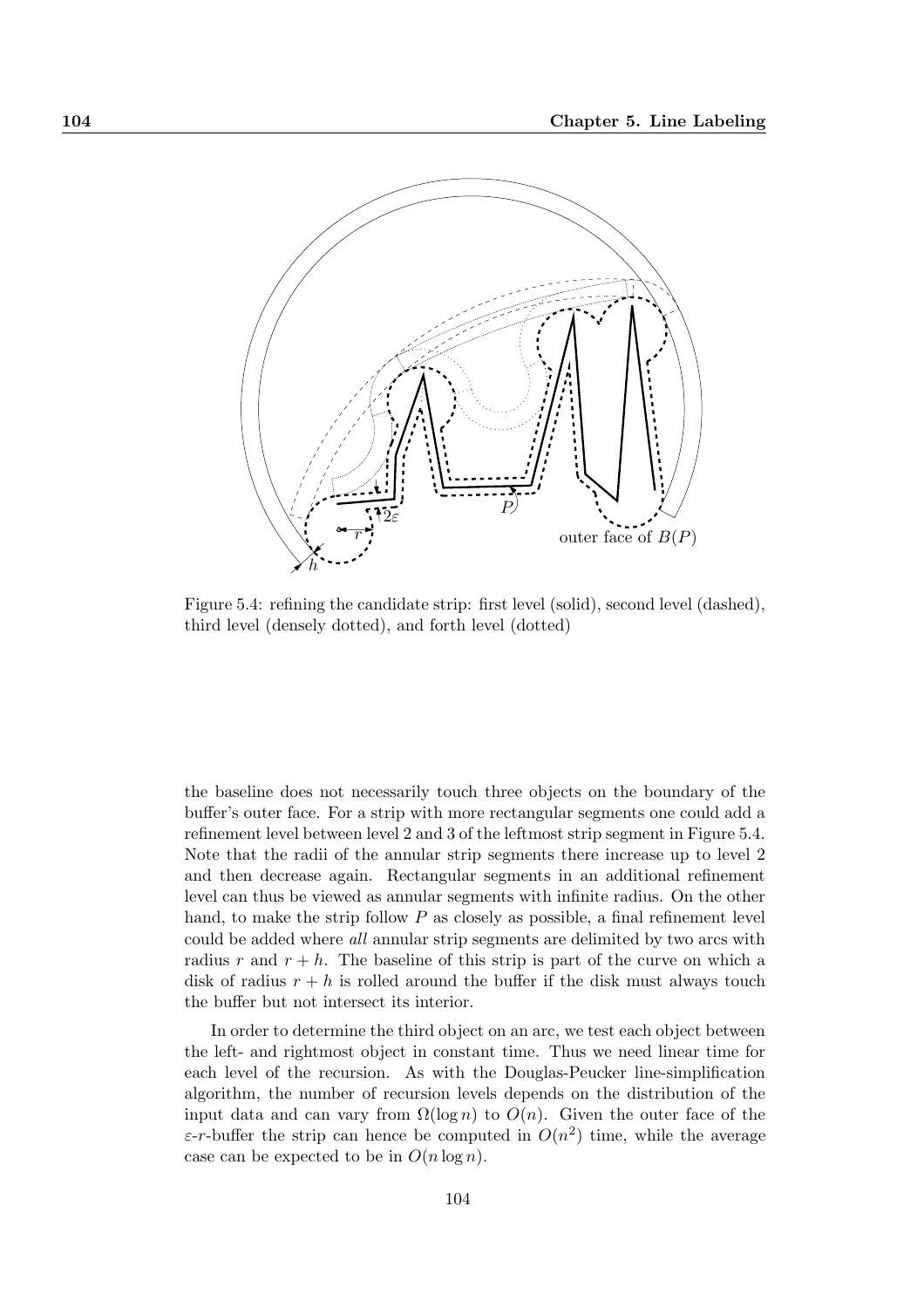### 5.4 Finding Good Label Positions

In order to satisfy the soft constraints, we evaluate label candidates within the strip according to curvature, number of inflections, or directed label-polyline Hausdorff distance. (We define the curvature of a label as the sum over curvature times length of each label segment. The curvature of a rectangular segment is 0; that of an annular segment with arcs of radius  $r_1$  and  $r_2 = r_1 + h$  is  $1/r_1$ . For all three evaluation functions, the basic idea is the same. We discretize the space of label candidates such that the discrete space has linear size and contains minima. Then we search the discrete space for a minimum.

For curvature and number of inflections it is easy to see that there is a minimizing label candidate that starts or ends with one of the rectangular or annular segments of the strip. In order to find a minimum, we push a label of the given length through the strip and stop whenever a new segment starts (or ends). To compute the measure of the current candidate, we only have to do a constant number of updates given the value at the previous position. This is how we can find a placement minimizing curvature or number of inflections in linear time.

For Hausdorff distance, the discretization is more difficult. We only take into account the baseline of the strip. In order to compute efficiently the distance between the baseline of a label candidate and the polyline P, we need to know the closest object (point or edge) of  $P$  for every point on the whole baseline. Intersecting the baseline with the Voronoi diagram of the objects of P would yield this information and lead to an  $O(n \log n)$  algorithm under certain conditions [Kni98].

However, computing the Voronoi diagram for a set of points and line segments is not a trivial task in practice. Therefore we implemented a simpler algorithm that finds a near-optimal label placement as follows. Given an integer k, we split the baseline into k pieces of equal length. Let  $\gamma$  be the length of such a piece. We approximate the distance between each piece and P by the distance of the piece's midpoint from P. This can be done by brute force in  $O(nk)$  time with  $O(k)$  storage. Then we proceed as above: we push the label through the strip, stop at each midpoint and evaluate the current label position. Its Hausdorff distance to P is within  $\gamma$  from the maximum over the distances of all baseline pieces covered by the label. For fast access to this approximate maximum, we keep the appropriate distances in a priority queue. During the execution of the algorithm, we must insert the distance of each piece at most once into the queue. The same holds for deletions. Each such operation costs  $O(\log k)$  time, hence we can compute an optimal placement among all those starting at a midpoint of a baseline piece in  $O(nk + k \log k)$  time with  $O(k)$ storage. The triangle inequality guarantees that this placement is at most  $\gamma$ further away from  $P$  than a placement minimizing the exact directed Hausdorff distance. A detailed description of the implementation of the above evaluation functions can be found in [Kni98] (in German).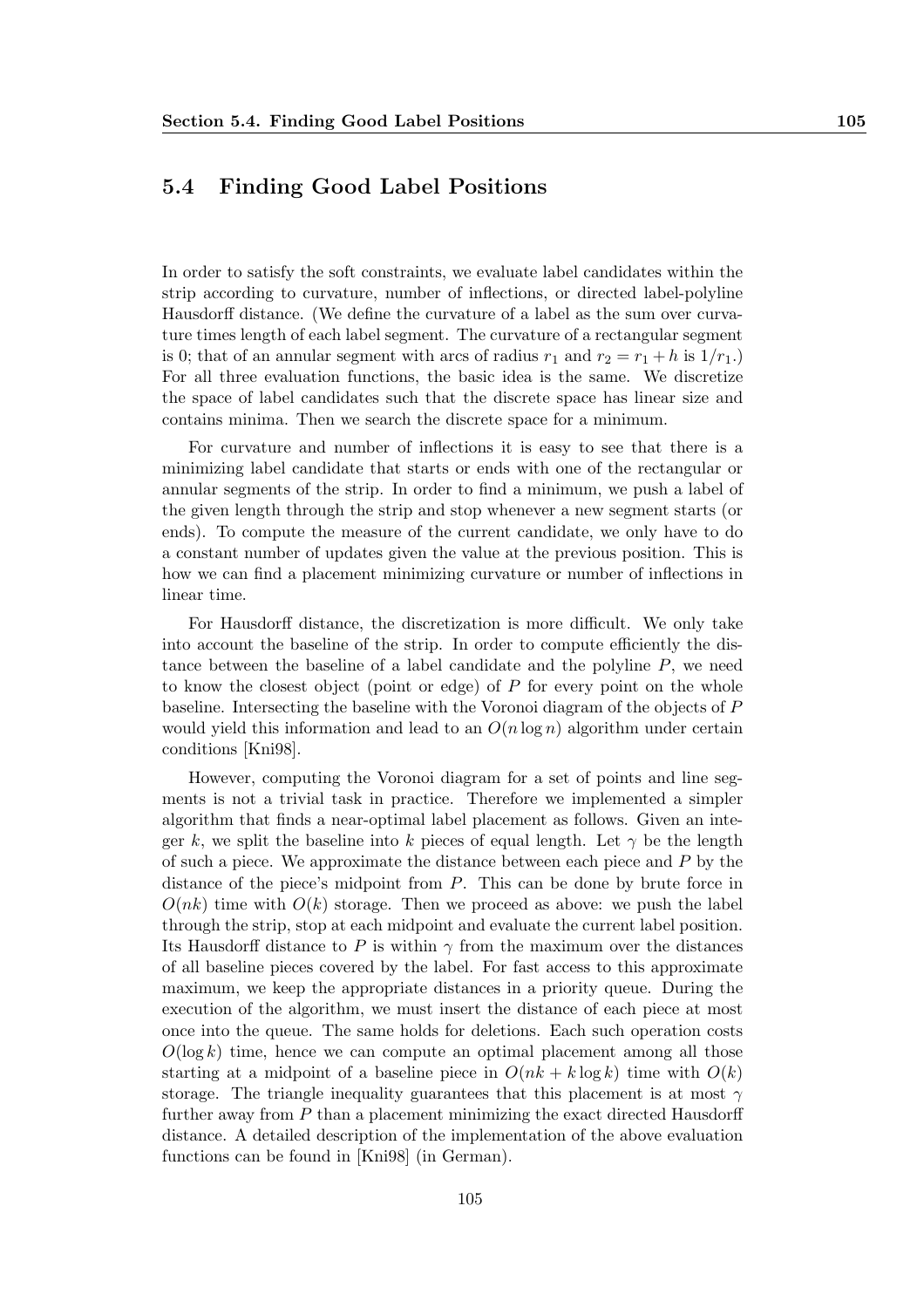### 5.5 Experimental Results

In order to analyze our line-labeling algorithm, we applied it to synthetic and to real-world data. The latter is taken from the CIA-map data collection<sup>2</sup>, see Figures 5.5 and 5.6. In both figures, labels were placed according to the approximated minimum Hausdorff distance.



Figure 5.5: A piece of the Dordogne (109 points). Above with candidate strip and label placement (shaded grey), below with lettering



Figure 5.6: A piece of the Guadalquivir (130 points)

The synthetic data belongs to three different example classes. For all three classes we use random numbers  $\Delta x_i$  and  $\Delta y_i$  that we draw from a normal distribution with mean 0 and standard deviation 1. In order to get an  $x$ monotonous polyline we choose the x-coordinates as follows:  $x_1 = 0$  and  $x_i =$  $x_{i-1} + |\Delta x_i|$ . Then we scale all  $x_i$  by  $x_n$  such that  $0 = x_1 < x_2 < \ldots < x_n = 1$ . The choice of the y-coordinates depends on the example class.

For **RandomWalk** we set  $y_1 = 0$  and  $y_i = y_{i-1} + \Delta y_i/100$ , i.e. we use the same scheme as for the abscissae except we do not take the absolute value of the random number and we scale it with a constant factor.

For **NoiseLine** and **NoiseSine** we use the x-axis and sine as base functions and add some noise:  $y_i = f(x_i) + \Delta y_i/100$ , where  $f(x) = 0$  for NoiseLine and  $f(x) = \sin(11\pi x)$  for NoiseSine.

Figures 5.7 to 5.9 depict instances of each of the three example classes. In each figure, the strip of the last refinement level (not counting the second additional refinement level mentioned in Section 5.3) is depicted three times for the same input polyline. The grey regions in the three strips indicate an optimal

 $^{2}$ ftp://gatekeeper.dec.com/pub/graphics/data/cia-wdb/db.tar.Z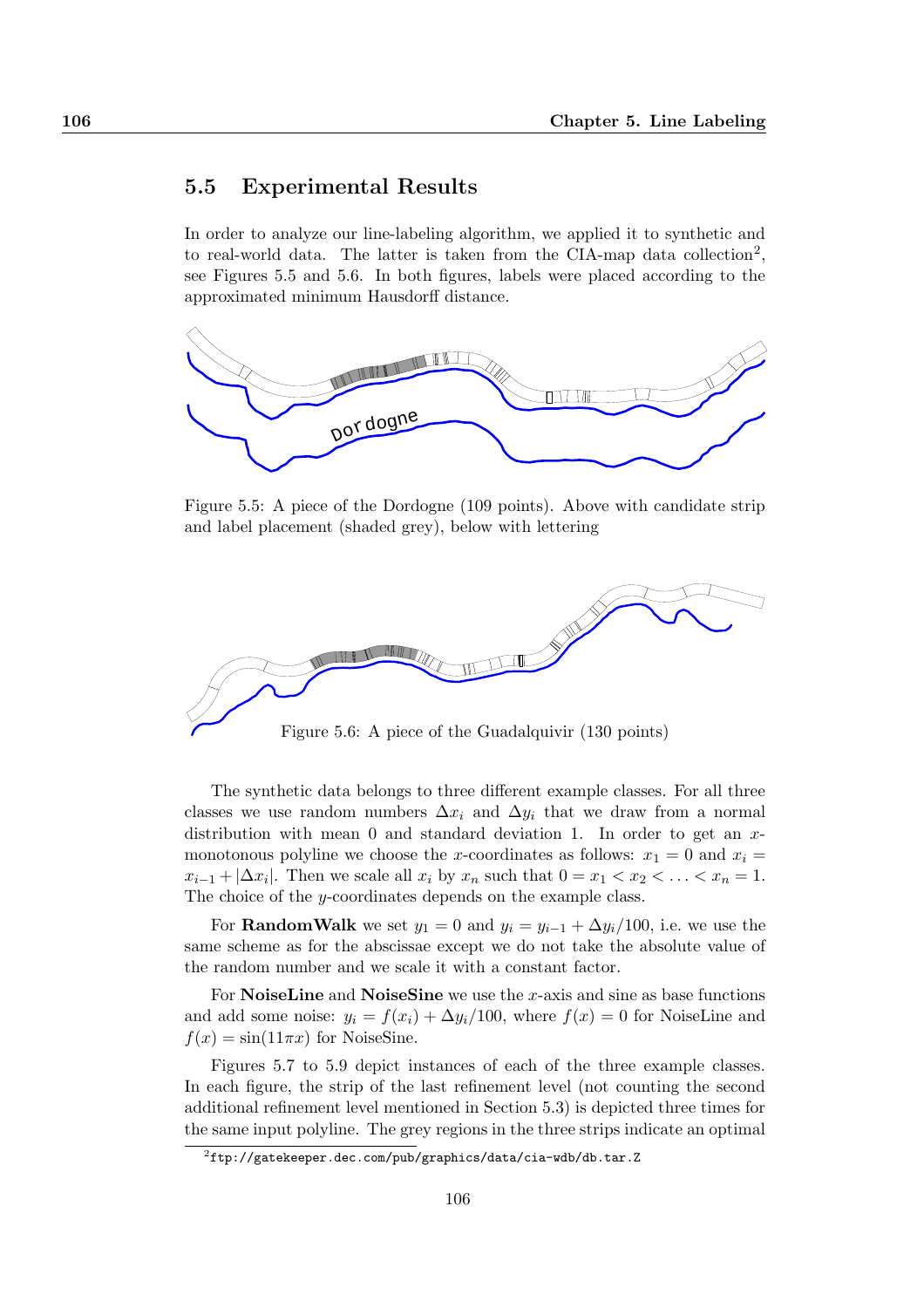Synthetic Example Classes



Figure 5.7: RandomWalk with 400 points



Figure 5.8: NoiseLine with 200 points.



Figure 5.9: NoiseSine with 200 points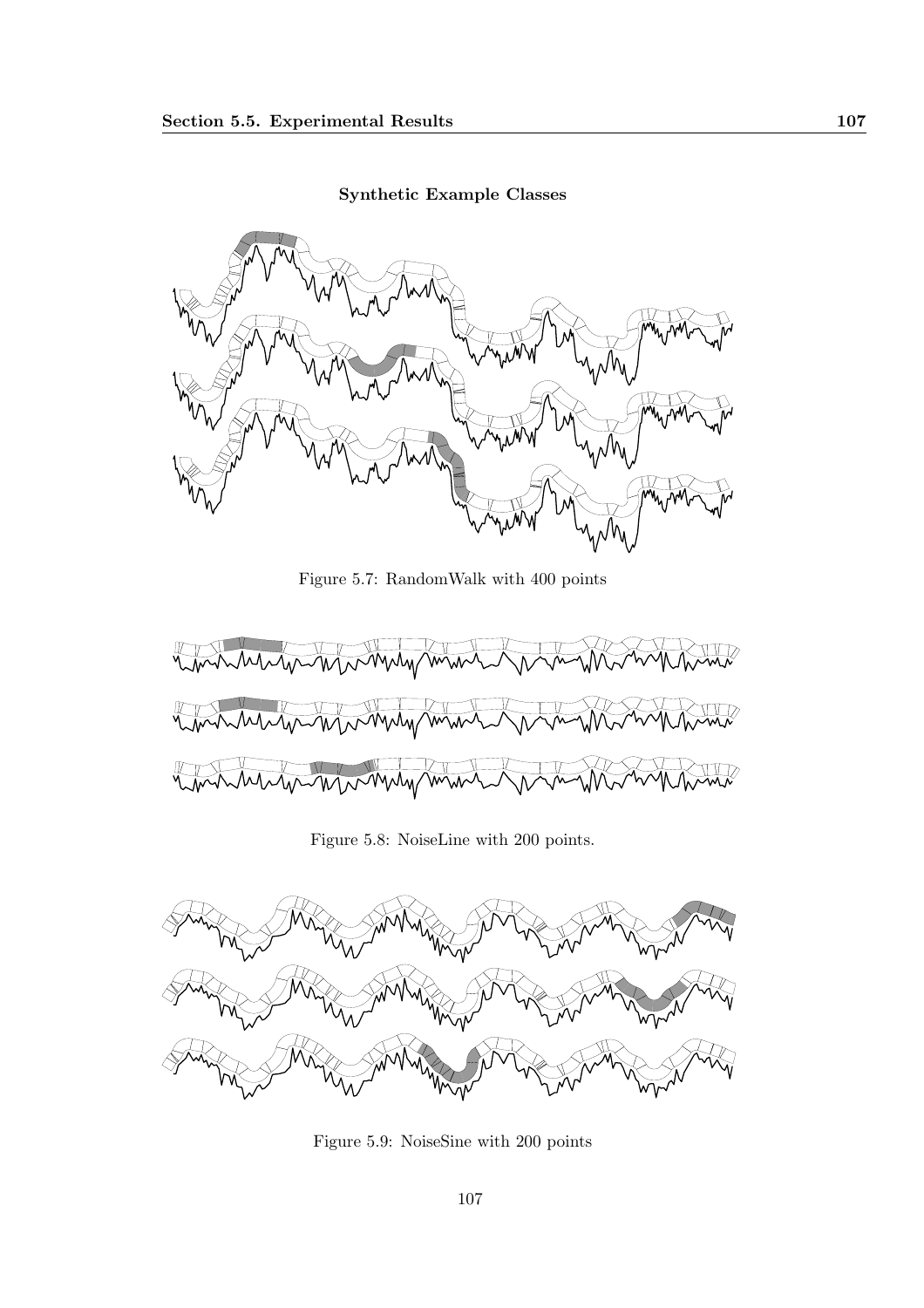label placement within the strip minimizing curvature, number of inflections, and approximative Hausdorff distance (top to bottom). The parameters for the strip computation were minimum label-polyline distance  $\varepsilon = 0.005$ , curvature bound  $r = 0.01$ , and label height  $h = 0.02$ . More examples can be found in [Kni98] or generated on our Web page.

We generated 50 examples with 100, 200, ..., 1000 points and measured the frequency of some basic operations and the runtime of our  $C++$  implementation, see Figures 5.10 to 5.17. The two additional refinement levels mentioned in Section 5.3 were included in all experiments. In all figures, the x-axis gives the number  $n$  of points of the polyline. The points on our graphs give the results averaged over all 50 examples; the extent of the vertical bars indicates the minimum and maximum value among these 50 examples.

**Runtime.** In Figure 5.10 to 5.12 we depict the running times of the  $\varepsilon$ buffer,  $\varepsilon$ -r-buffer and strip generation for our three example classes. Here the parameters were  $r = 8/n$ ,  $\varepsilon = 2/n$ , and  $h = 10/n$ . The y-axis gives the average CPU time (in seconds) on a Sun Ultra-Sparc 250. We used the SunPRO-CC compiler with optimizer flags  $-fast -03$ . Note that the three curves in each figure are additive; i.e. the topmost curve corresponds to the total runtime. RandomWalk takes twice as long as the other two example classes, which behave very similarly—as in all following graphs.

In Figure 5.13 we give the runtimes for placing labels within the precomputed strip according to curvature and approximated Hausdorff distance. We used a label length of  $50/n$ , and for minimizing the Hausdorff distance we set the approximation parameter  $\gamma$  to  $1/(2n)$ . We omitted the curves for number of inflections since they were identical to those of curvature; we also omitted those for NoiseSine, which were very similar to those of NoiseLine. Other than in the description in Section 5.4 we used lists instead of priority queues for the approximated Hausdorff distance, hence the quadratic runtime behaviour.

Operation counters. In Figure 5.14 to 5.17 we measured the frequency of some basic operations in order to further analyze our implementation on the three example classes. Figures 5.14 and 5.15 refer to the buffer computation, Figures 5.16 and 5.17 to the strip generation.

In Figure 5.14 we show how many segments of the  $\varepsilon$ -buffer we visit when computing the extend of the r-arcs  $A_i$ . Figure 5.15 shows how many segments of the current outer face of the buffer are visited in  $\mathcal{B}_{\text{curr}}$  when computing the outer face of the  $\varepsilon$ -r-buffer. Both figures show graphs with approximately linear growth as suggested in Section 5.2.

The graphs in Figure 5.16 count the number of tests we do to find the third object  $O_i$  between two objects  $O_i$  and  $O_k$  on the outer face of the  $\varepsilon$ -rbuffer. The growth rate here seems to be between linear and quadratic. Finally Figure 5.17 gives the number of recursion levels, which grows very slowly.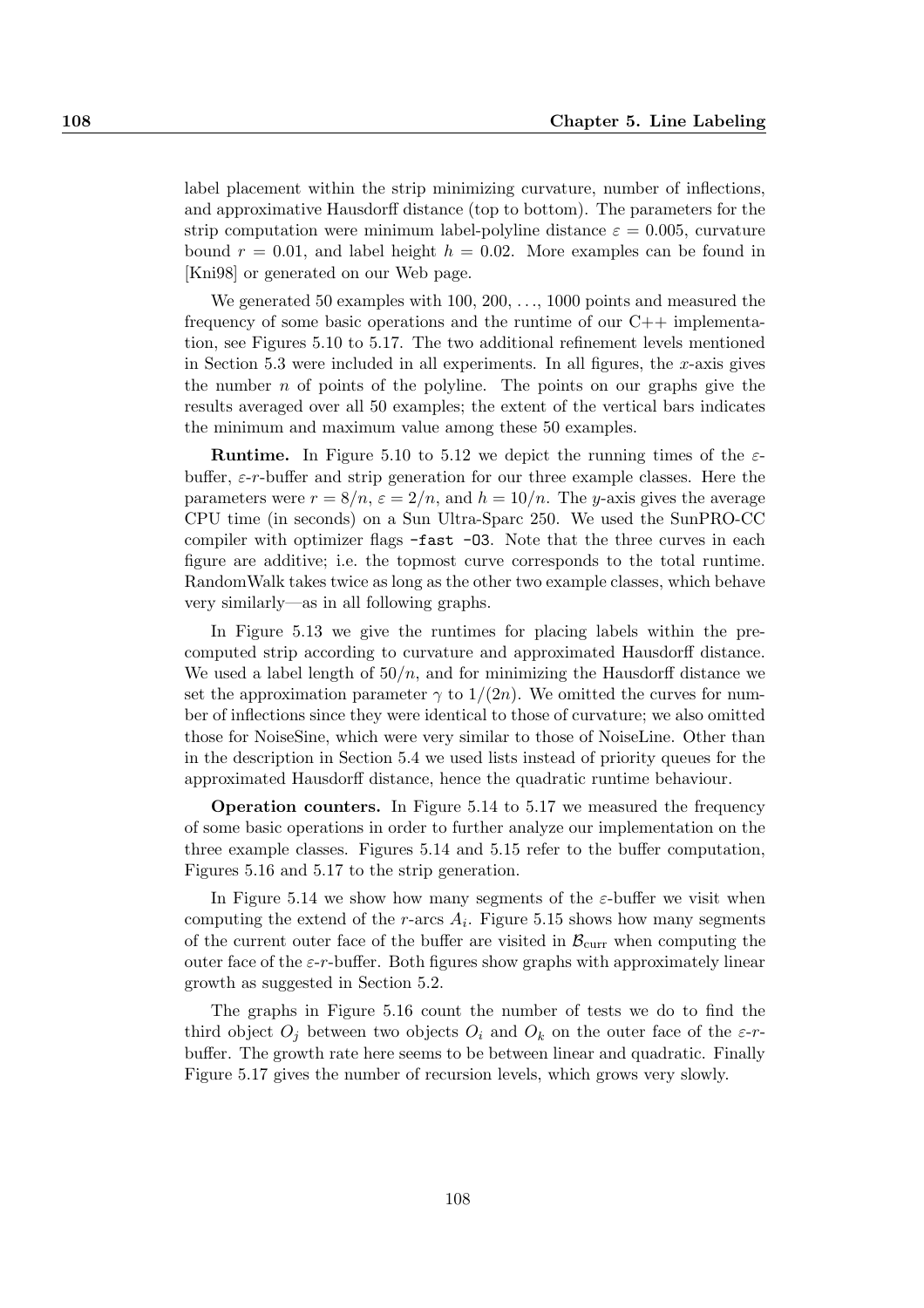Graphs for Runtime and Operation Counters



Figure 5.10: Strip generation time for RandomWalk



Figure 5.12: Strip generation time for NoiseSine



Figure 5.14: Number of Operations for computing  $r$ -arcs



Figure 5.16: Number of Operations for Strip Placement



Figure 5.11: Strip generation time for NoiseLine



Figure 5.13: Running times for label placement



Figure 5.15: Number of Operations for placing  $r$ -arcs



Figure 5.17: Number of refinement levels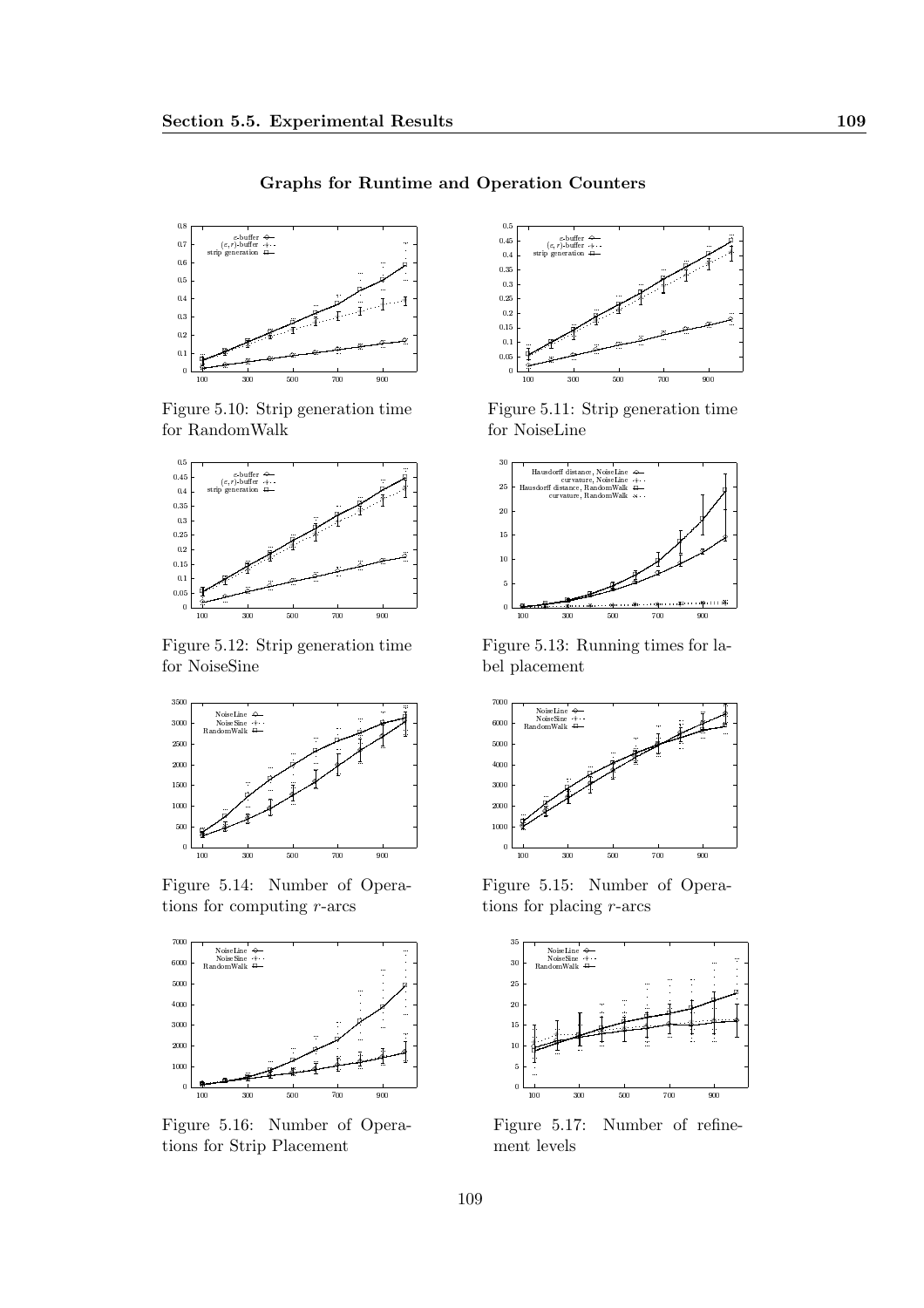#### 5.6 Discussion and Extensions

We have presented a new and conceptually simple method for high-quality line labeling. It is the first that fulfills both of the following two requirements: it allows curved labels and its worst-case runtime is in  $O(n^2)$ . We introduced a concept of gradual refinement that is similar to the idea of the Douglas-Peucker line-simplification algorithm. This concept allows to introduce additional application-dependent criteria and to stop the refinement when these criteria are met.

An experimental evaluation of our algorithm shows that it usually runs in sub-quadratic time and generally yields good results in practice. However, since we reduce the search space for good label candidates to a one-dimensional strip, it is clear that we cannot hope to find an optimal label placement in every case. As the following example indicates, a more flexible strategy in the buffer construction might help to overcome problems caused by the reduction of the search space.

In Figure 5.18 we depicted all r-arcs at right turns of the input polyline P. The parameter  $r$  was chosen large compared to the average segment length of P. As a result, some of the arcs that contribute to the  $\varepsilon$ -r-buffer are quite distant from the input polyline P. They were caused by right turns incident to two very steep but short edges of  $P$ . It would be desirable to remove these arcs. However, we must ensure that the resulting strip does not violate the curvature constraint H2. This can be done as follows. After the first phase of the  $\varepsilon$ -r-buffer computation we compute the directed Hausdorff distance of each r-arc  $A_i$  to the  $\varepsilon$ -buffer between  $l_i$  and  $r_i$ . In order of descending distance we check for each  $A_i$  whether the corresponding  $\varepsilon$ -arc lies completely in the area  $D_j$  of another r-arc  $A_j$ . If this is the case, we remove  $A_i$ . Then we proceed to the second phase of the buffer computation as usual. Note that the resulting outer face of the buffer still consists exclusively of r-arcs and line segments. Thus the strip will still keep H2.



Figure 5.18: Disturbing effects of the definition of the  $\varepsilon$ -r-buffer. (The upper part of its outer face is marked by bold grey arcs; the input polyline below consists of bold black line segments.)

An alternative approach is as follows. We observed that our placement of the r-disks is good if the the adjacent edges of the polyline are long enough. Then the directed Hausdorff distance between the arc  $A_i$  and the  $\varepsilon$ -buffer is minimized. However, in general the placement of the r-disks is too inflexible. It could certainly be improved if we tried to minimize the aformentioned distance during the placement. Then the placement of the r-disks would take into